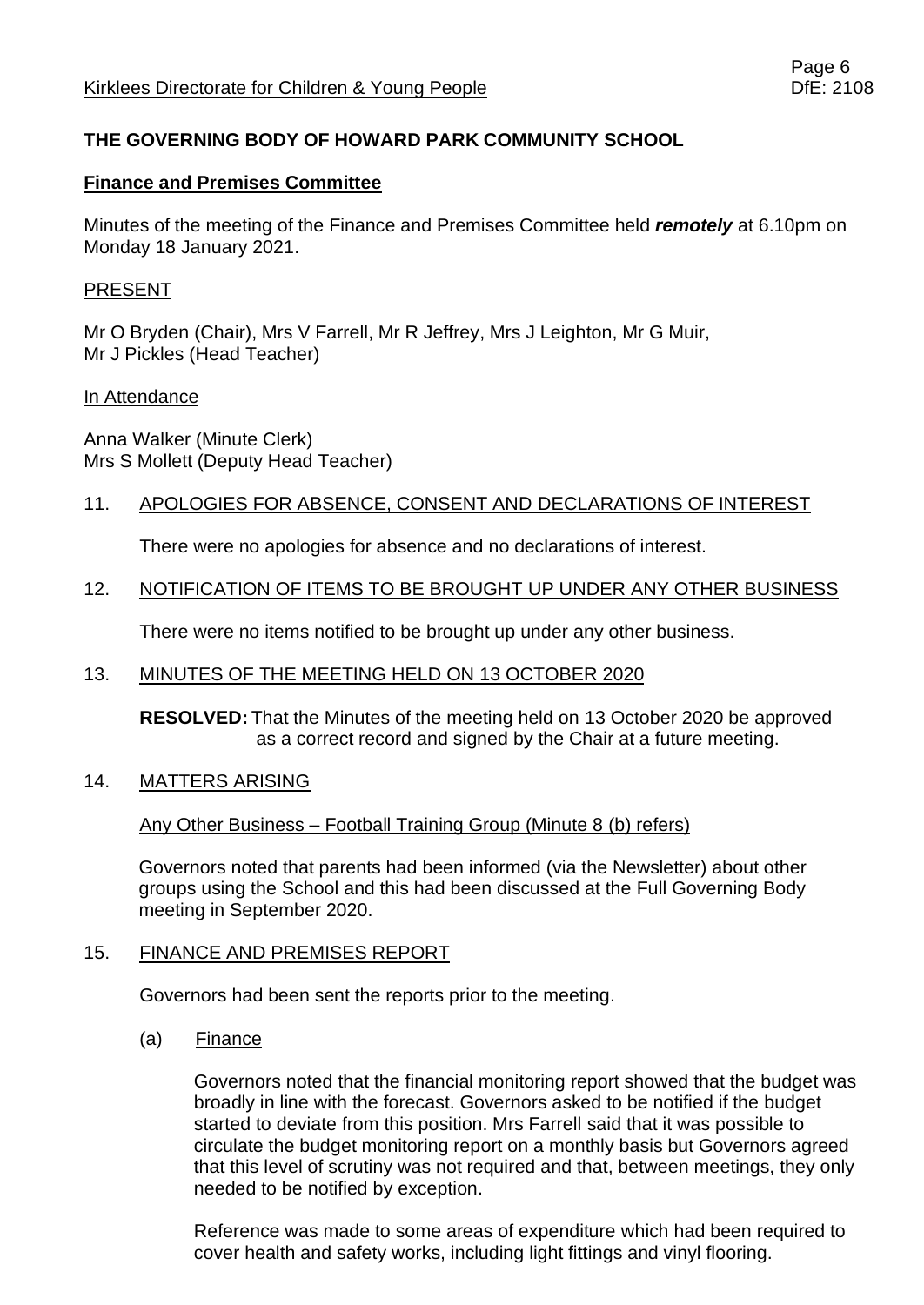It was highlighted that the cleaning budget would continue to be overspent due to the hygiene requirements necessitated by the pandemic.

Mrs Farrell suggested that, once pandemic restrictions had eased, Governors would be welcome to come into School to talk through finance processes in more detail.

- **Q: There are various lines in the report which are overspent. Some of these will be items that are paid up front at the beginning of the year. Is there an overall overspend?**
- **A:** The budget is in line with the forecast. The School is due to receive some additional income over the year, including a payment from the Local Authority (LA) in respect of the children's centre; student teacher income; and Covid income. The overspend shown in the report is a timing issue and the report includes commentary for all areas of overspend/exception. There remains an £18k contingency.
- **Q: Not all copying paper and photocopier leases appear to be budgeted for. Is that right?**
- **A:** The costings for the photocopier are covered within the general resources budget.
- **Q: Will there be a contingency in place at the end of the year?**
- **A:** It is hoped that the School will not need to use any more of contingency than was originally budgeted for.
- **Q: At the beginning of last year, the contingency was £35k, what are the reasons for the reduction in contingency?**
- **A:** Some of the contingency budget was allocated to the staffing budget.
- **Q: Is the cost of caretaking going to increase because this is being covered by a contractor?**
- **A:** This will not increase as the fee has been paid for the full year. Cleaning costs have increased because of the additional hours required during the day. This was initially being covered by the savings made over the summer from not having caretaker cover over this period. However, these savings have now depleted.
- **Q: Are there any risks around cashflow, for example, if the School was required to pay for something before it received the income to cover it?**
- **A:** This is not an issue for the School and it can be up to £50k 'overdrawn' with the LA. A large proportion of outgoings are to the LA for services.
- **Q: The universal free School meals and catering budgets do not appear to balance. What is the reason?**
- **A:** The income and expenditure are reconciled on separate lines.
- **Q: We are getting closer to the budget setting process for the next financial year. Is there any indication of the funding position for next year and how this will be impacted by Covid?**
- **A:** There was an update sent to Governors today with a breakdown of Covid costs. There will continue to be additional costs of hygiene and this impacts the resources budget, for example, soap and paper towels. Indications are that the School will be unable to claim back these costs.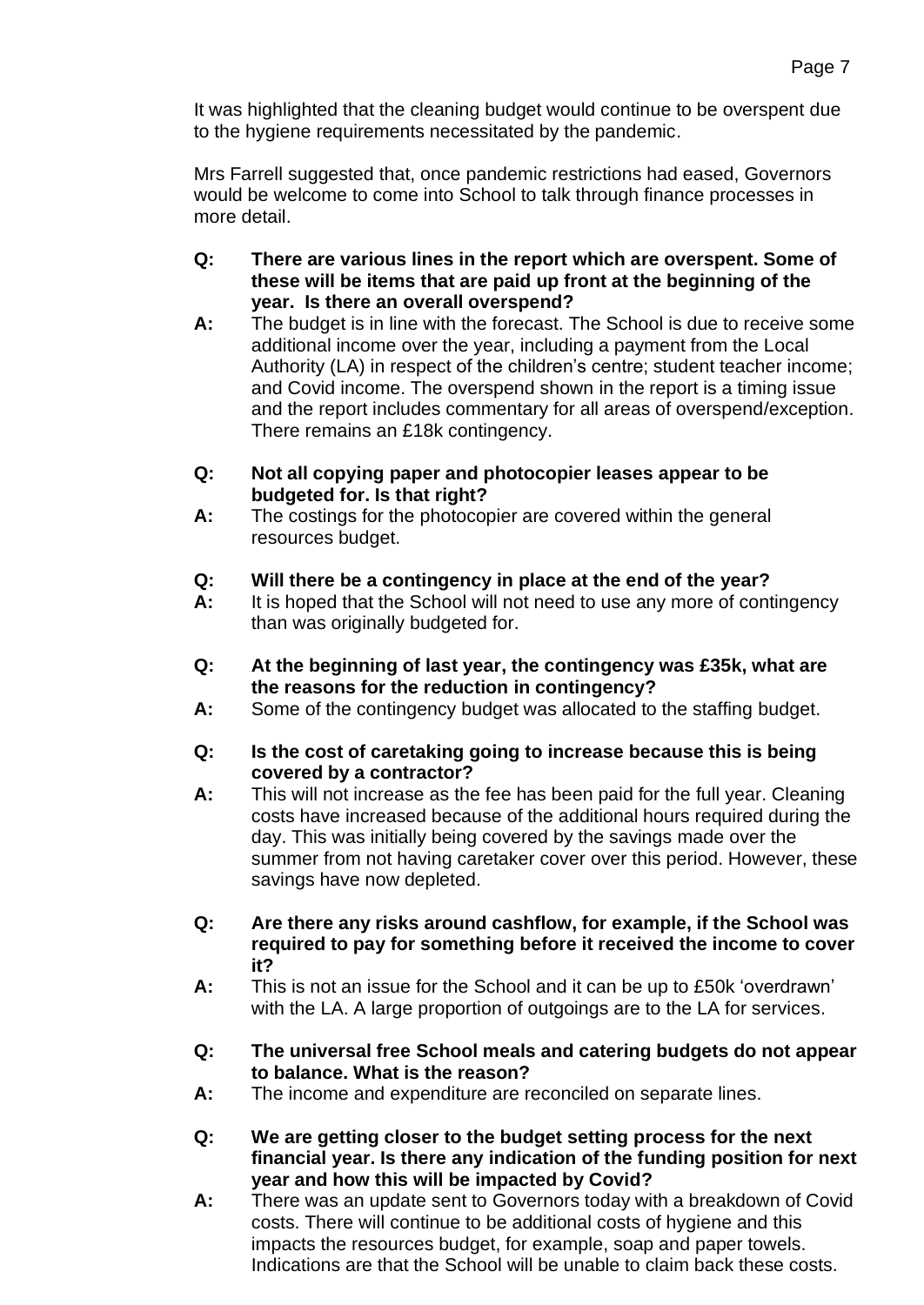The first Covid claim was £2,369, but there will be additional spend of £10k that the school will not be able to claim. It is not clear how free School meals will be dealt with (although this is a separate issue to Covid). The Kirklees finance team did provide the School with an indicative three-year budget and this predicted a slight increase in School funding, in line with inflation, but factors, such as, pupil numbers will also affect the budget. The three year budget will be updated as part of the budget setting process.

# **Q: When was the last three year budget projection undertaken?**

**A:** This is done every year at budget setting.

**ACTION:** Mrs Farrell to share the three year budget projections with Governors and provide an update to the full governors meeting on this position.

- **Q: Does the budget monitoring report cover the period to the end of November only?**
- **A:** Yes, it is a report to the end of that quarter.
- (b) Premises

It was noted that the substantive caretaker was not on site but would be undertaking some online training at home, in line with the recommendation in the recent health and safety inspection. The School had previously planned to commission external support in reviewing the role and responsibilities of the caretaker, but this had been postponed due to the circumstances of the pandemic.

# **Q: Is a peripatetic caretaker in place?**

**A:** Yes, but they are not available to undertake all caretaking duties as they are also covering at other Schools. They have undertaken the gritting and other urgent jobs.

# **Q: Is it reasonable for the School to grit the full external premises?**

**A:** The advice from Kirklees is to grit the main access routes only. The one way system within School has increased the length of the access route. The advice was not to grit the car park but ice is a particular issue and so the school undertakes this also. The highways department has been contacted for assistance and they confirmed that it might be possible for them to grit the car park, but this will be on an ad hoc basis, if they have sufficient time. The school is unable to secure a more definite response as highways do not offer gritting as a traded service.

# 16. HEALTH AND SAFETY

An update was provided on the recent health and safety inspection which had been commissioned from the Local Authority to support the School with health and safety compliance. It was agreed that the health and safety Governor would review the inspection report and that this would form the basis of future health and safety monitoring visits, focussing on progress against actions.

**ACTION:** Mrs Farrell to share the health and safety inspection report with the health and safety Governor.